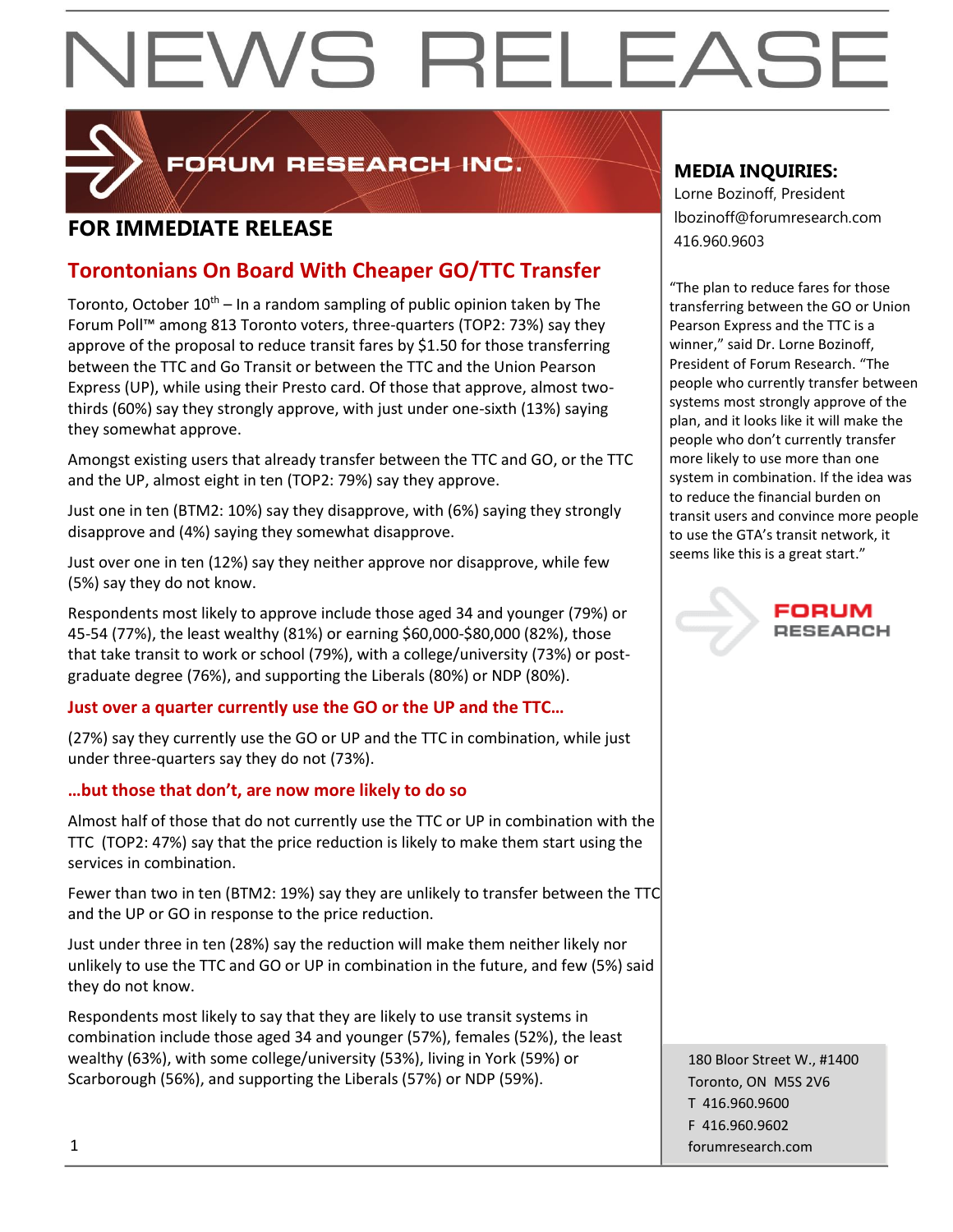

## FORUM RESEARCH INC.

Respondents most likely to say they're unlikely to use the transit systems in 416.960.9603 combination include those aged 55-64 (25%) or 65+ (26%), earning \$20,000-\$40,000 (24%) or the most wealthy (21%), the least educated (22%) or with a college/university degree (21%), living in East York (24%) or North York (26%), and supporting the PCs (29%).

"The plan to reduce fares for those transferring between the GO or Union Pearson Express and the TTC is a winner," said Dr. Lorne Bozinoff, President of Forum Research. "The people who currently transfer between systems most strongly approve of the plan, and it looks like it will make the people who don't currently transfer more likely to use more than one system in combination. If the idea was to reduce the financial burden on transit users and convince more people to use the GTA's transit network, it seems like this is a great start."

Lorne Bozinoff, Ph.D. is the president and founder of Forum Research. He can be reached at lbozinoff@forumresearch.com or at (416) 960-9603.

#### **MEDIA INQUIRIES:**

Lorne Bozinoff, President lbozinoff@forumresearch.com



180 Bloor Street W., #1400 Toronto, ON M5S 2V6 T 416.960.9600 F 416.960.9602 2 forumresearch.com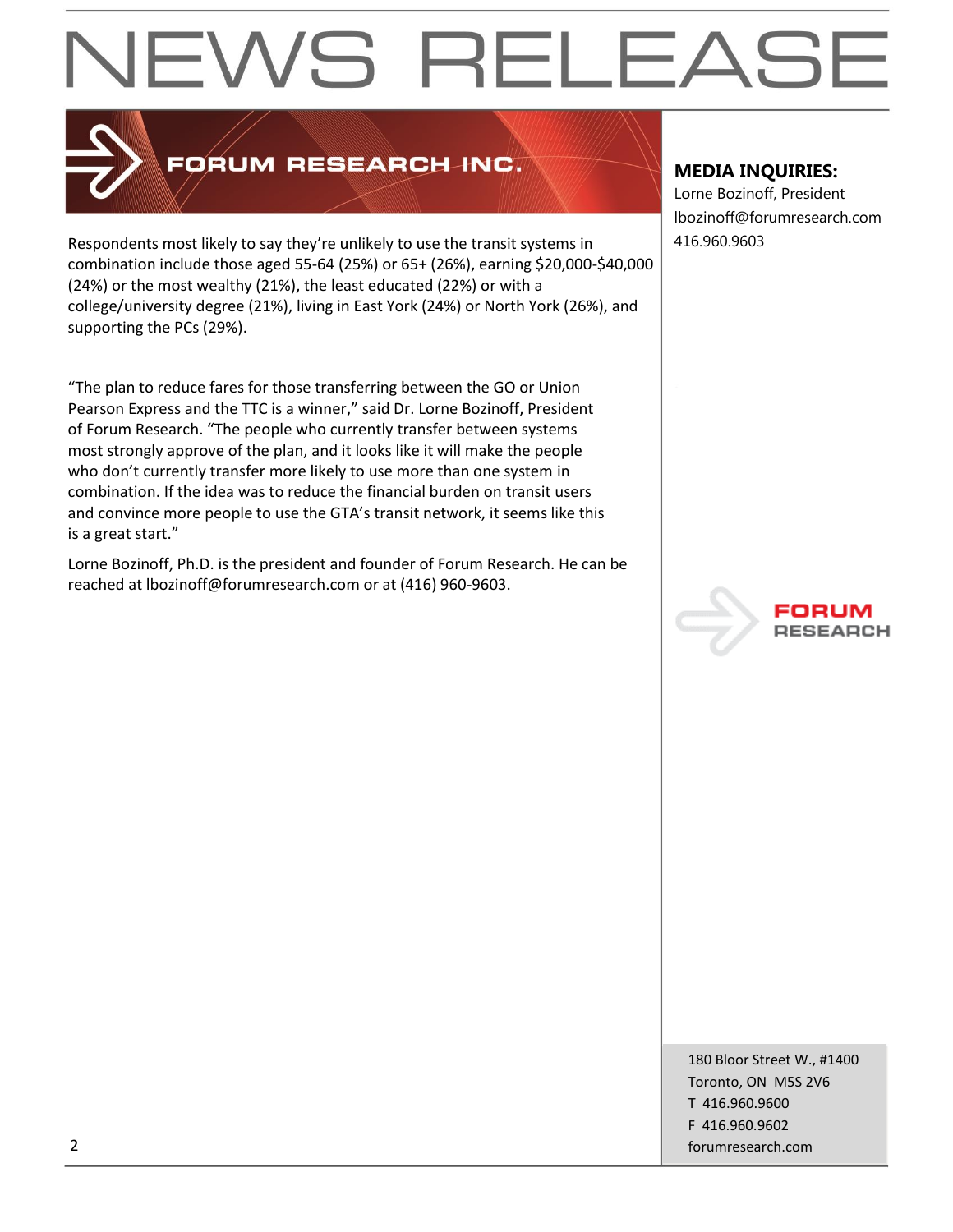#### **Methodology**

The Forum Poll™ was conducted by Forum Research with the results based on an interactive voice response telephone survey of 813 randomly selected Toronto Voters. The poll was conducted October 5-8, 2017.

**PORUM RESEARCH INC.** 

Results based on the total sample are considered accurate +/- 3%, 19 times out of 20. Subsample results will be less accurate. Margins of error for subsample (such as age, gender) results are available at [www.forumresearch.com/samplestim.asp](http://www.forumresearch.com/samplestim.asp)

Where appropriate, the data has been statistically weighted by age, region, and other variables to ensure that the sample reflects the actual population according to the latest Census data.

This research is not necessarily predictive of future outcomes, but rather, captures opinion at one point in time. Actual results will depend on the parties' ability to get their voters out. Forum Research conducted this poll as a public service and to demonstrate our survey research capabilities. Forum houses its poll results in the Data Library of the Department of Political Science at the University of Toronto.

With offices across Canada and around the world, 100% Canadian-owned Forum Research is one of the country's leading survey research firms. This Forum Poll™and other polls may be found at Forum's poll archive at [www.forumresearch.com/polls.asp](http://www.forumresearch.com/polls.asp)

#### **MEDIA INQUIRIES:**

Lorne Bozinoff, President lbozinoff@forumresearch.com 416.960.9603



180 Bloor Street W., #1400 Toronto, ON M5S 2V6 T 416.960.9600 F 416.960.9602 3 forumresearch.com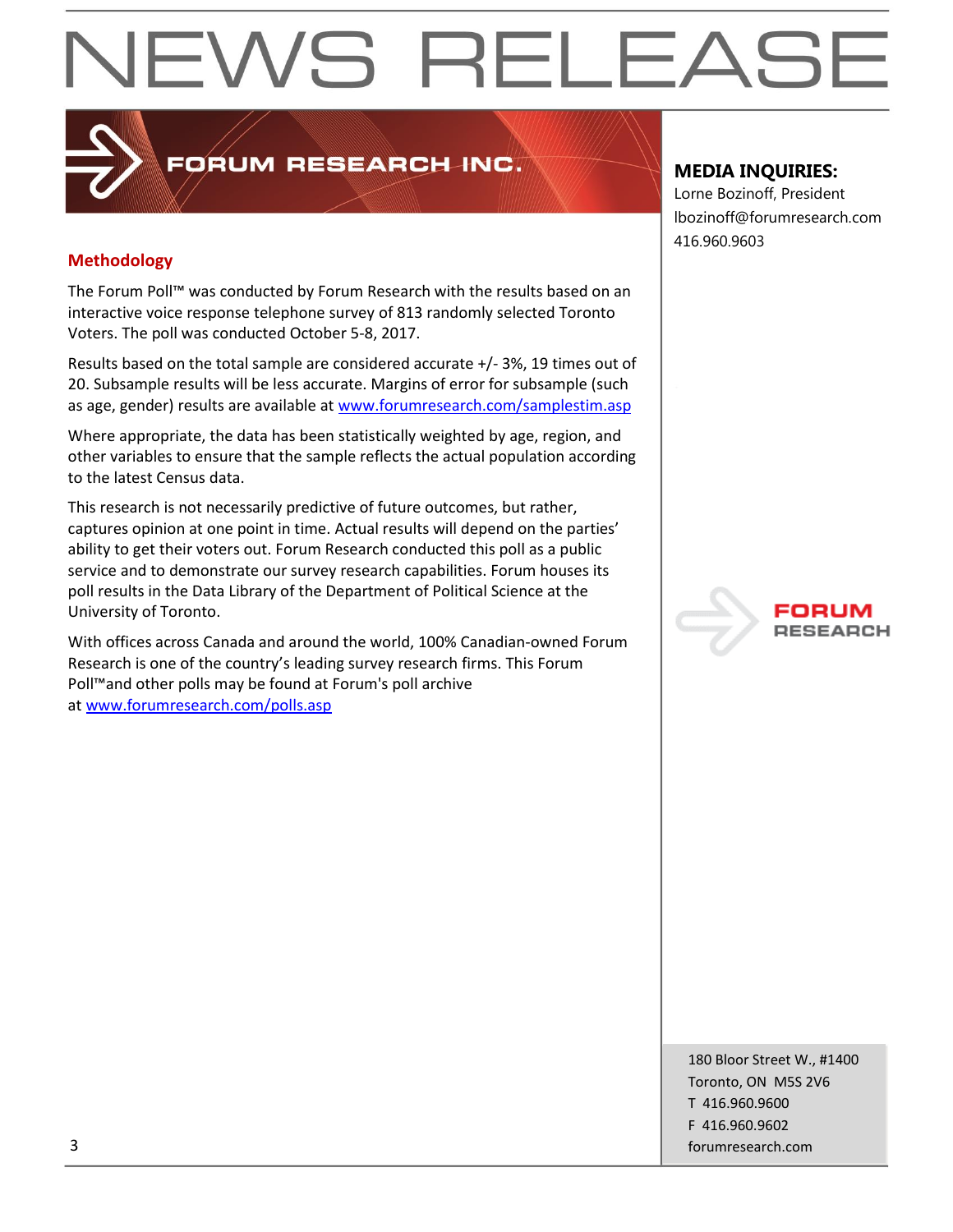### 416.960.9603 *Approval of Fare reduction*

*Do you approve or disapprove of the proposal to reduce transit fares by \$1.50 for those transferring between the TTC and Go Transit or the Union Pearson Express and using a PRESTO card?*

FORUM RESEARCH INC.

#### *Age/Gender*

| %                                 | <b>Total</b> | $18 -$<br>34   | $35 -$<br>44 | 45-<br>54      | $55 -$<br>64 | $65+$          | <b>Male</b>    | <b>Female</b> |
|-----------------------------------|--------------|----------------|--------------|----------------|--------------|----------------|----------------|---------------|
| Sample                            | 813          | 149            | 128          | 152            | 148          | 236            | 411            | 373           |
| <b>NET: TOP2</b>                  | 73           | 79             | 73           | 77             | 70           | 58             | 76             | 70            |
| <b>NET: BTM2</b>                  | 10           | 10             | 12           | 8              | 10           | 10             | 8              | 12            |
| <b>Strongly approve</b>           | 60           | 65             | 58           | 66             | 62           | 41             | 61             | 58            |
| Somewhat approve                  | 13           | 14             | 15           | 11             | 8            | 17             | 15             | 12            |
| Neither approve nor<br>disapprove | 12           | 7              | 11           | 11             | 14           | 25             | 11             | 13            |
| Somewhat disapprove               | 4            | $\overline{4}$ | 8            | $\mathbf{1}$   | 5            | $\overline{2}$ | $\overline{2}$ | 6             |
| <b>Strongly disapprove</b>        | 6            | 6              | 4            | 7              | 6            | 8              | 6              | 6             |
| Don't know                        | 5            | $\overline{4}$ | 5            | $\overline{4}$ | 5            | 7              | 5              | 5             |

#### **MEDIA INQUIRIES:**

Lorne Bozinoff, President lbozinoff@forumresearch.com



#### *Income*

| %                                 | <b>Total</b> | <\$20K         | $$20-$<br><b>\$40K</b> | \$40-<br>\$60K | $$60-$<br><b>\$80K</b> | \$80-<br>\$100K | $$100-$<br><b>\$250K</b> |
|-----------------------------------|--------------|----------------|------------------------|----------------|------------------------|-----------------|--------------------------|
| Sample                            | 813          | 77             | 103                    | 96             | 107                    | 100             | 147                      |
| <b>NET: TOP2</b>                  | 73           | 81             | 72                     | 70             | 82                     | 72              | 72                       |
| <b>NET: BTM2</b>                  | 10           | 6              | 6                      | 11             | $\overline{4}$         | 12              | 10                       |
| <b>Strongly approve</b>           | 60           | 74             | 60                     | 57             | 65                     | 58              | 58                       |
| Somewhat approve                  | 13           | 7              | 13                     | 13             | 16                     | 14              | 15                       |
| Neither approve nor<br>disapprove | 12           | 11             | 12                     | 16             | 13                     | 8               | 14                       |
| Somewhat disapprove               | 4            | $\overline{2}$ | $\mathbf{1}$           | $\overline{1}$ | $\mathcal{P}$          | 9               | 6                        |
| <b>Strongly disapprove</b>        | 6            | 4              | 6                      | 10             | $\overline{2}$         | 3               | $\overline{4}$           |
| Don't know                        | 5            | $\overline{2}$ | 9                      | 3              | 1                      | 7               | 4                        |

180 Bloor Street W., #1400 Toronto, ON M5S 2V6 T 416.960.9600 F 416.960.9602 4 forumresearch.com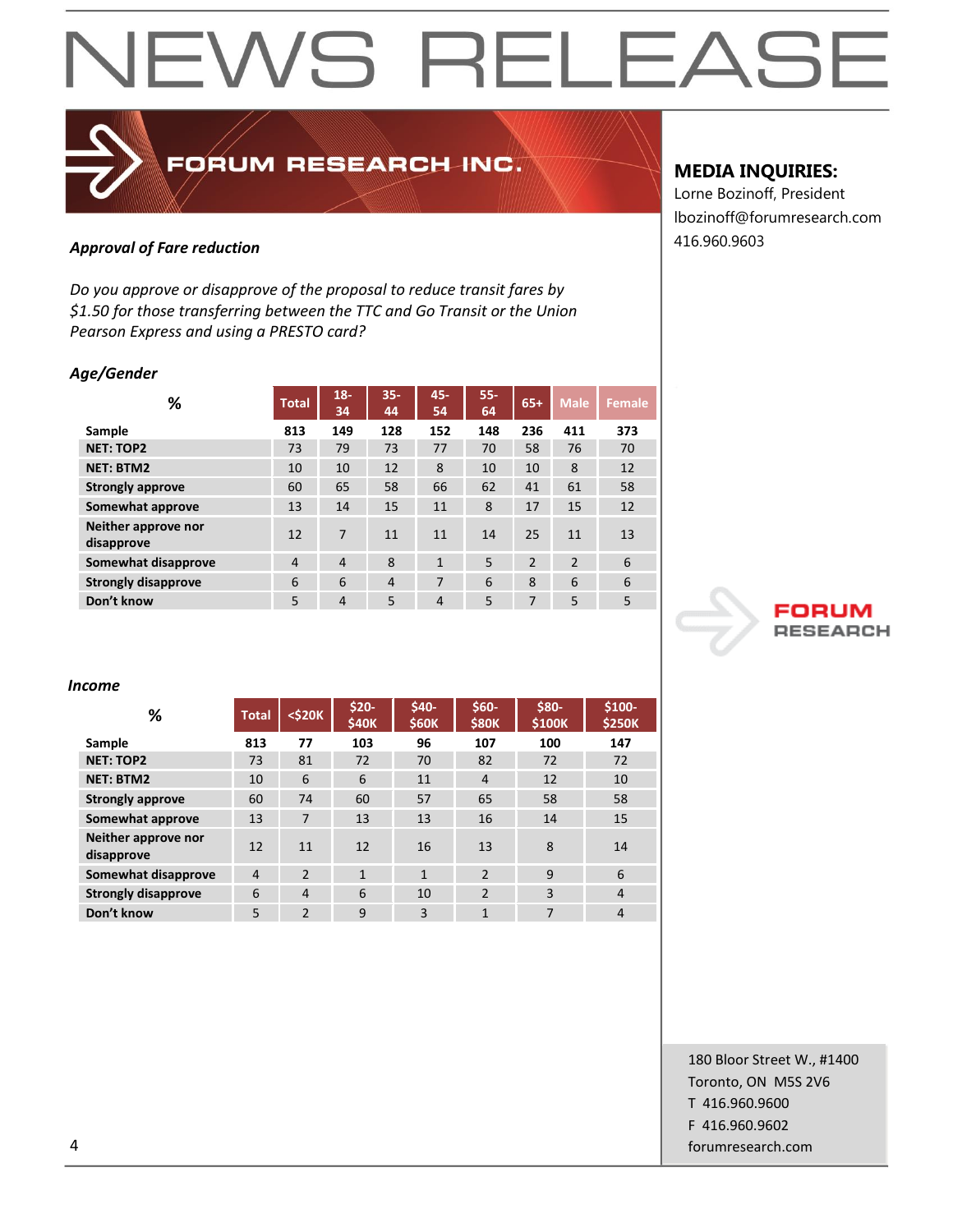### FORUM RESEARCH INC.

#### *Education*

| ℅                                        | <b>Total</b> | <b>Secondary</b><br>school or less | Some college<br>or university | Completed<br>college or<br>university | <b>Post</b><br>graduate<br>degree |
|------------------------------------------|--------------|------------------------------------|-------------------------------|---------------------------------------|-----------------------------------|
| Sample                                   | 813          | 103                                | 182                           | 311                                   | 217                               |
| <b>NET: TOP2</b>                         | 73           | 70                                 | 71                            | 73                                    | 76                                |
| <b>NET: BTM2</b>                         | 10           | 6                                  | 10                            | 12                                    | 10                                |
| <b>Strongly approve</b>                  | 60           | 59                                 | 57                            | 59                                    | 63                                |
| Somewhat<br>approve                      | 13           | 10                                 | 14                            | 14                                    | 14                                |
| <b>Neither approve</b><br>nor disapprove | 12           | 12                                 | 14                            | 13                                    | 8                                 |
| Somewhat<br>disapprove                   | 4            | $\Omega$                           | $\overline{4}$                | 5                                     | $\overline{4}$                    |
| <b>Strongly</b><br>disapprove            | 6            | 6                                  | 6                             | 6                                     | 6                                 |
| Don't know                               | 5            | 12                                 | 5                             | $\overline{2}$                        | 6                                 |

#### **MEDIA INQUIRIES:**

Lorne Bozinoff, President lbozinoff@forumresearch.com 416.960.9603

#### *Region*

| %                                        | <b>Total</b>   | <b>Former City</b><br>of Toronto | East<br><b>York</b> | <b>North</b><br><b>York</b> | <b>Etobicoke</b> | <b>York</b>    | Scarborough    |
|------------------------------------------|----------------|----------------------------------|---------------------|-----------------------------|------------------|----------------|----------------|
| Sample                                   | 813            | 298                              | 64                  | 140                         | 117              | 43             | 151            |
| <b>NET: TOP2</b>                         | 73             | 75                               | 75                  | 71                          | 74               | 81             | 70             |
| <b>NET: BTM2</b>                         | 10             | 8                                | 15                  | 12                          | 8                | 7              | 11             |
| <b>Strongly approve</b>                  | 60             | 60                               | 65                  | 57                          | 57               | 64             | 62             |
| Somewhat<br>approve                      | 13             | 15                               | 10                  | 14                          | 17               | 18             | 8              |
| <b>Neither approve</b><br>nor disapprove | 12             | 14                               | 9                   | 8                           | 14               | 7              | 16             |
| Somewhat<br>disapprove                   | $\overline{4}$ | 3                                | $\overline{7}$      | $\overline{3}$              | $\overline{4}$   | $\overline{4}$ | $\overline{4}$ |
| <b>Strongly</b><br>disapprove            | 6              | 5                                | 8                   | 9                           | $\overline{4}$   | 3              | $\overline{7}$ |
| Don't know                               | 5              | 3                                | $\mathbf{1}$        | 9                           | $\overline{4}$   | 5              | 3              |



180 Bloor Street W., #1400 Toronto, ON M5S 2V6 T 416.960.9600 F 416.960.9602 5 forumresearch.com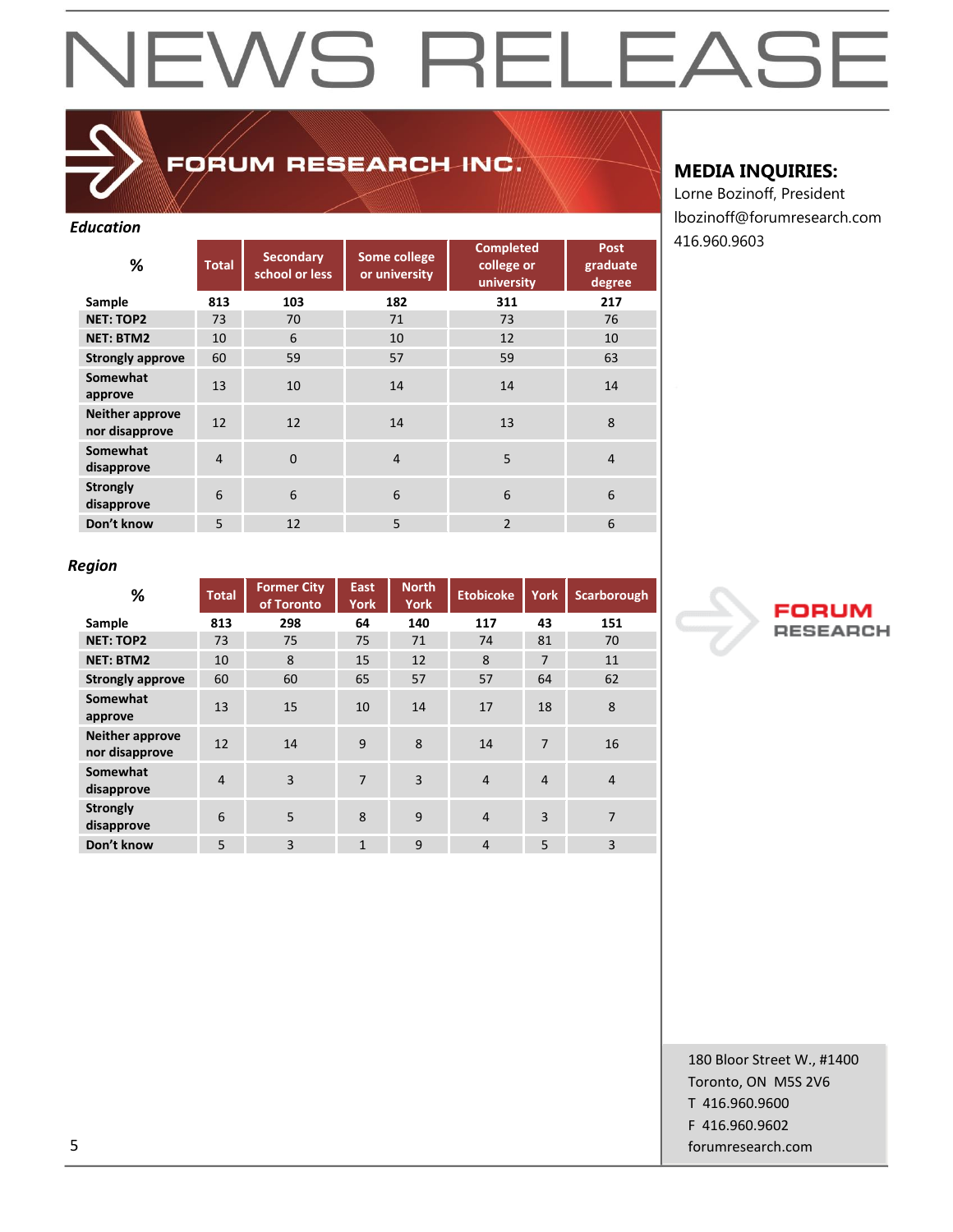| -,                                       |                |                           |                          |                |                |                      |                                      |
|------------------------------------------|----------------|---------------------------|--------------------------|----------------|----------------|----------------------|--------------------------------------|
| %                                        | <b>Total</b>   | <b>Private</b><br>vehicle | <b>Public</b><br>transit | <b>Bicycle</b> | <b>Walking</b> | Some<br>other<br>way | Don't travel<br>to work or<br>school |
| Sample                                   | 813            | 299                       | 249                      | 41             | 42             | 17                   | 165                                  |
| <b>NET: TOP2</b>                         | 73             | 74                        | 79                       | 60             | 74             | 56                   | 60                                   |
| <b>NET: BTM2</b>                         | 10             | 10                        | 9                        | 18             | $\overline{7}$ | 26                   | 8                                    |
| <b>Strongly</b><br>approve               | 60             | 61                        | 68                       | 43             | 49             | 52                   | 46                                   |
| Somewhat<br>approve                      | 13             | 14                        | 11                       | 17             | 25             | $\overline{4}$       | 13                                   |
| <b>Neither approve</b><br>nor disapprove | 12             | 11                        | 8                        | 21             | 11             | 18                   | 24                                   |
| Somewhat<br>disapprove                   | $\overline{4}$ | $\overline{3}$            | 5                        | 8              | 5              | 13                   | $\overline{3}$                       |
| <b>Strongly</b><br>disapprove            | 6              | 8                         | $\overline{4}$           | 10             | $\overline{2}$ | 13                   | 5                                    |
| Don't know                               | 5              | $\overline{4}$            | $\overline{4}$           | $\mathbf{1}$   | 8              | $\overline{0}$       | 8                                    |

FORUM RESEARCH INC.

#### **MEDIA INQUIRIES:**

Lorne Bozinoff, President lbozinoff@forumresearch.com *Method of Travel to Work/School* 416.960.9603

#### *Provincial Voting Intention*

| %                                           | <b>Total</b>   | <b>Progressive</b><br><b>Conservative</b> | <b>Liberal</b> | <b>New</b><br><b>Democratic</b> | Green          | <b>Another</b><br>Party | <b>Undecided</b> |
|---------------------------------------------|----------------|-------------------------------------------|----------------|---------------------------------|----------------|-------------------------|------------------|
| Sample                                      | 813            | 276                                       | 249            | 153                             | 54             | 12                      | 69               |
| <b>NET: TOP2</b>                            | 73             | 67                                        | 80             | 80                              | 71             | 71                      | 57               |
| <b>NET: BTM2</b>                            | 10             | 16                                        | $\overline{4}$ | $\overline{7}$                  | 12             | $\mathbf{0}$            | 15               |
| <b>Strongly</b><br>approve                  | 60             | 51                                        | 65             | 72                              | 57             | 41                      | 51               |
| Somewhat<br>approve                         | 13             | 16                                        | 15             | 8                               | 14             | 30                      | 6                |
| <b>Neither</b><br>approve nor<br>disapprove | 12             | 13                                        | 11             | 11                              | 14             | 25                      | 13               |
| Somewhat<br>disapprove                      | $\overline{4}$ | $\overline{4}$                            | 3              | 5                               | $\overline{2}$ | $\Omega$                | $\overline{7}$   |
| <b>Strongly</b><br>disapprove               | 6              | 12                                        | $\mathbf{1}$   | $\overline{2}$                  | 10             | $\overline{0}$          | 8                |
| Don't know                                  | 5              | $\overline{4}$                            | $\overline{4}$ | $\overline{2}$                  | $\overline{3}$ | $\overline{4}$          | 15               |



180 Bloor Street W., #1400 Toronto, ON M5S 2V6 T 416.960.9600 F 416.960.9602 6 forumresearch.com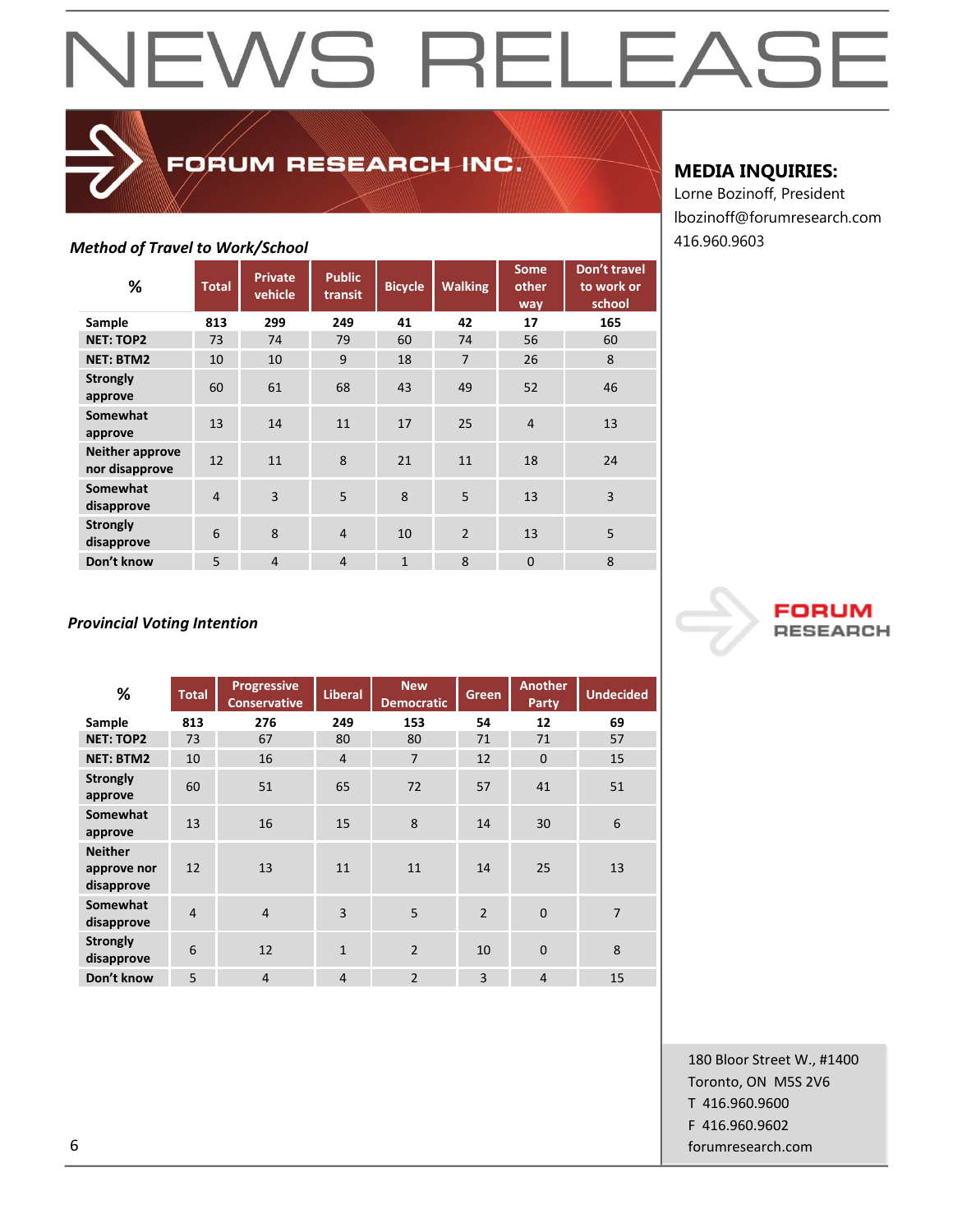

FORUM RESEARCH INC.

#### *Usage*

*Do you currently use both the TTC and GO Transit or the TTC and the Union Pearson Express?*

#### *Age/Gender*

| %         | Total |     |     |     |     |     |     | 18-34 35-44 45-54 55-64 65+ Male Female |
|-----------|-------|-----|-----|-----|-----|-----|-----|-----------------------------------------|
| Sample    | 813   | 149 | 128 | 152 | 148 | 236 | 411 | 373                                     |
| Yes       |       | 44  | 24  | 21  | 18  | 14  | 30  | 23                                      |
| <b>No</b> |       | 56  | 76  | 79  |     | 86  | 70  |                                         |

#### *Income*

| %         |     |    |     |    |                |     | Total   <\$20K   \$20-\$40K   \$40-\$60K   \$60-\$80K   \$80-\$100K   \$100-\$250K |
|-----------|-----|----|-----|----|----------------|-----|------------------------------------------------------------------------------------|
| Sample    | 813 |    | 103 | 96 | 107            | 100 | 147                                                                                |
| Yes       |     | 33 | 41  | 30 |                | 35  | 24                                                                                 |
| <b>No</b> |     | 67 | 59  |    | Q <sub>1</sub> | 65  |                                                                                    |

#### *Education*

| %      | <b>Total</b> | <b>Secondary</b><br>school or less | Some college or<br>university | <b>Completed college</b><br>or university | Post graduate<br>degree |
|--------|--------------|------------------------------------|-------------------------------|-------------------------------------------|-------------------------|
| Sample | 813          | 103                                | 182                           | 311                                       | 217                     |
| Yes    | 27           | 32                                 | 30                            | 24                                        | 26                      |
| No     | 73           | 68                                 | 70                            | 76                                        | 74                      |

#### *Region*

| %         | <b>Total</b> | <b>Former City of</b><br><b>Toronto</b> | East<br>York | <b>North</b><br><b>York</b> | <b>Etobicoke</b> |    | York   Scarborough |
|-----------|--------------|-----------------------------------------|--------------|-----------------------------|------------------|----|--------------------|
| Sample    | 813          | 298                                     | 64           | 140                         | 117              | 43 | 151                |
| Yes       | 27           | 29                                      | 20           | 28                          | 26               | 31 | 25                 |
| <b>No</b> | 73           |                                         | 80           | 72                          | 74               | 69 | 75                 |

#### *Method of Travel to Work/School*

| %      | <b>Total</b> | <b>Private</b><br>vehicle | <b>Public</b><br>transit | <b>Bicycle</b> | <b>Walking</b> | <b>Some</b><br>other way | Don't travel to<br>work or school |
|--------|--------------|---------------------------|--------------------------|----------------|----------------|--------------------------|-----------------------------------|
| Sample | 813          | 299                       | 249                      | 41             | 42             | 17                       | 165                               |
| Yes    | 27           | 20                        | 43                       | 22             | 26             | 24                       | 10                                |
| No     | 73           | 80                        | 57                       | 78             | 74             | 76                       | 90                                |

#### **MEDIA INQUIRIES:**

Lorne Bozinoff, President lbozinoff@forumresearch.com 416.960.9603



180 Bloor Street W., #1400 Toronto, ON M5S 2V6 T 416.960.9600 F 416.960.9602 7 forumresearch.com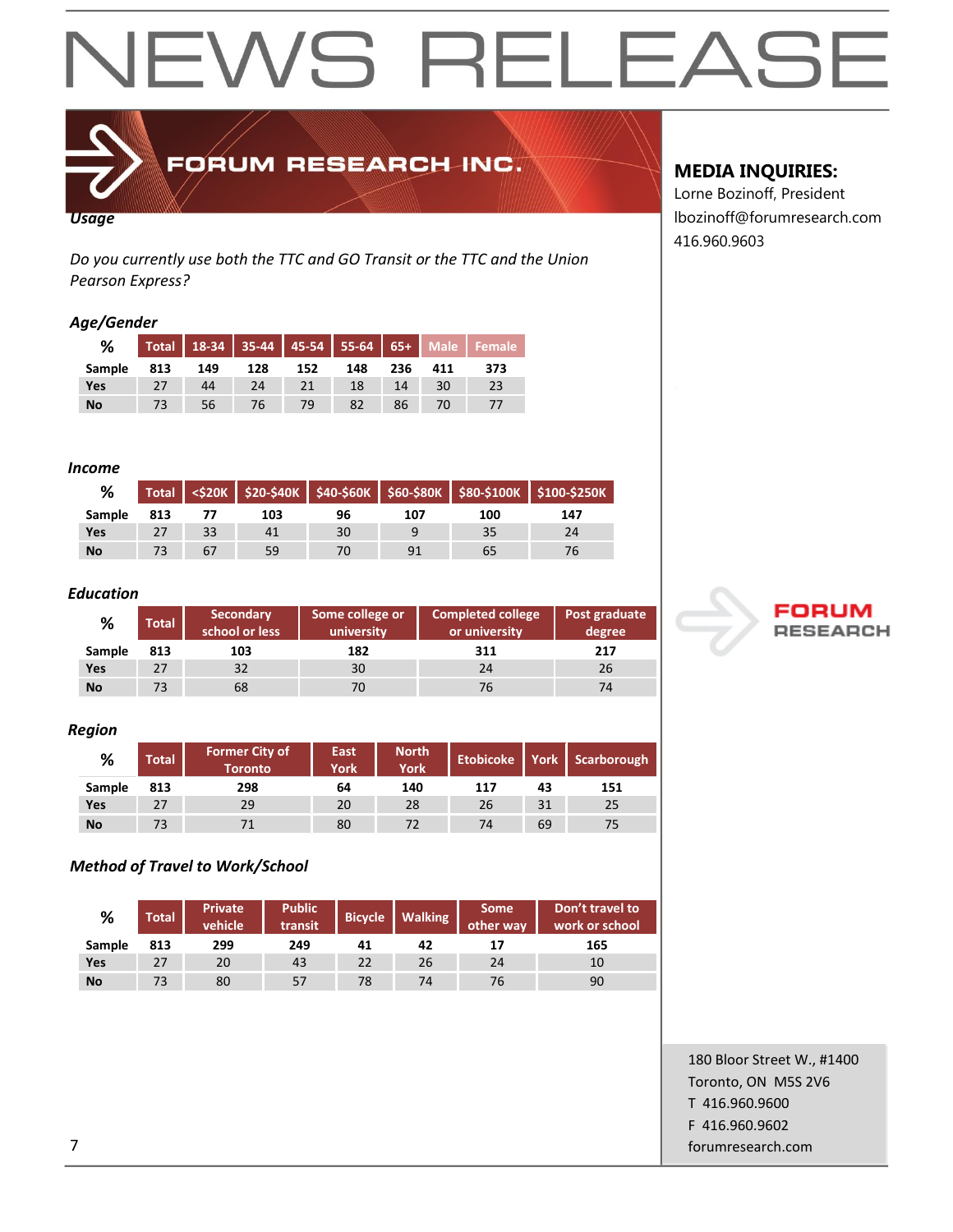## FORUM RESEARCH INC.

#### **MEDIA INQUIRIES:**

Lorne Bozinoff, President lbozinoff@forumresearch.com 416.960.9603

#### *Provincial Voting Intention*

| %         | <b>Total</b> | <b>Progressive</b><br><b>Conservative</b> | <b>Liberal</b> | <b>New</b><br><b>Democratic</b> | <b>Green</b> | <b>Another</b><br><b>Party</b> | Undecided <sup>'</sup> |
|-----------|--------------|-------------------------------------------|----------------|---------------------------------|--------------|--------------------------------|------------------------|
| Sample    | 813          | 276                                       | 249            | 153                             | 54           | 12                             | 69                     |
| Yes       | 27           | 20                                        | 30             | 28                              | 22           | 36                             | 43                     |
| <b>No</b> | 73           | 80                                        | 70             |                                 | 78           | 64                             | -57                    |



180 Bloor Street W., #1400 Toronto, ON M5S 2V6 T 416.960.9600 F 416.960.9602 8 forumresearch.com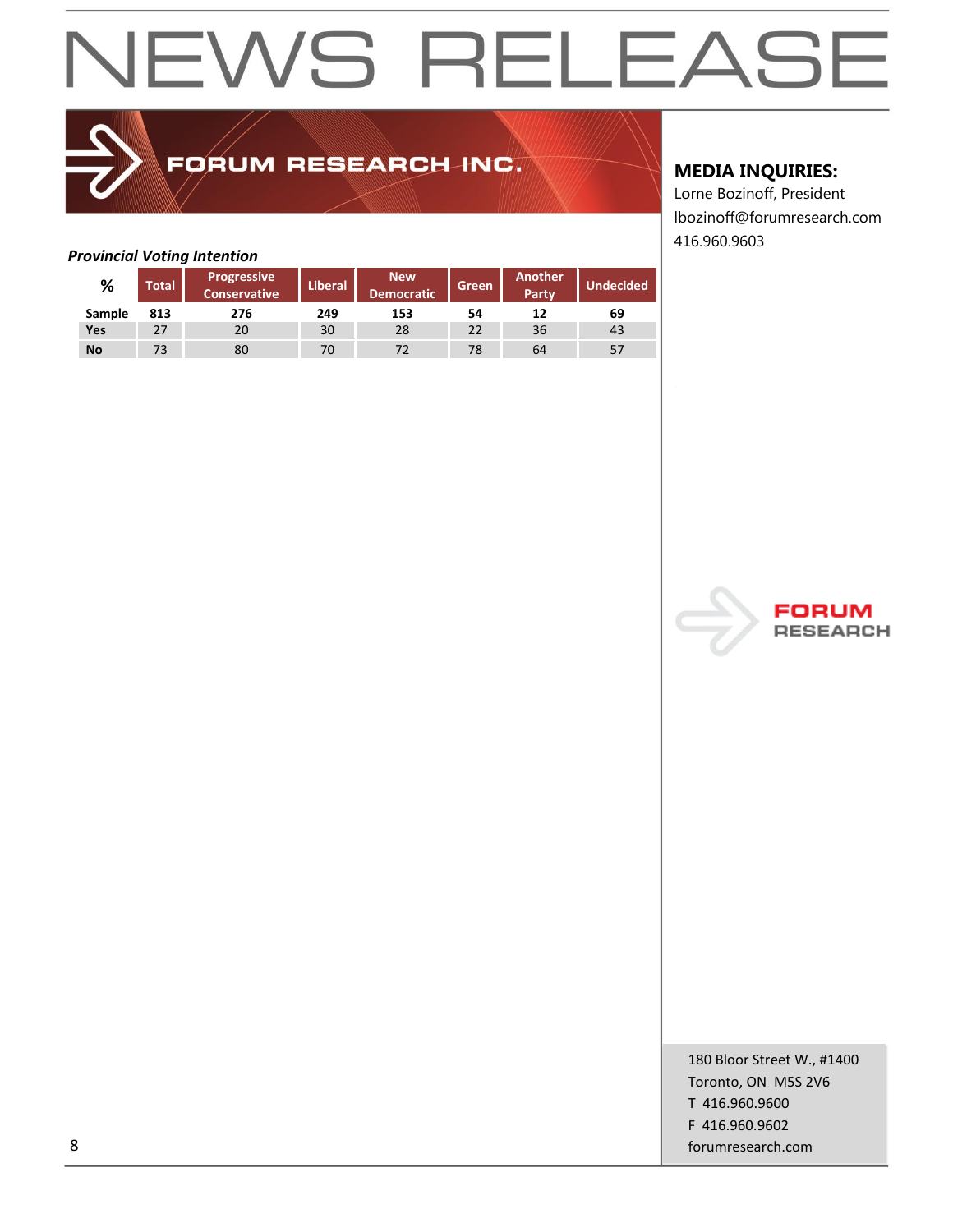# EWS RELEAS  $\blacktriangleleft$

#### **Likelihood of non-users to transfer Alternative Contract 2016 120 and 416.960.9603**

*There is currently a proposal to reduce transit fares by \$1.50 for those transferring between the TTC and GO Transit or the Union Pearson Express, while using a PRESTO card. How likely or unlikely would this price reduction make you to use the TTC and GO Transit or the Union Pearson Express together in the future?*

FORUM RESEARCH INC.

*[Base=does not currently use both the TTC and GO or UP]*

#### *Age/Gender*

| %                           | Total          | 18-34 | 35-44          | 45-54 | 55-64 | $65+$ | <b>Male</b> | <b>Female</b>  |
|-----------------------------|----------------|-------|----------------|-------|-------|-------|-------------|----------------|
| Sample                      | 625            | 89    | 91             | 120   | 122   | 203   | 304         | 303            |
| <b>NET: TOP2</b>            | 47             | 57    | 52             | 48    | 46    | 28    | 41          | 52             |
| <b>NET: BTM2</b>            | 19             | 12    | 18             | 20    | 25    | 26    | 20          | 18             |
| <b>Very likely</b>          | 23             | 30    | 28             | 17    | 27    | 13    | 20          | 27             |
| Somewhat likely             | 24             | 27    | 24             | 30    | 19    | 15    | 22          | 26             |
| Neither likely nor unlikely | 28             | 24    | 27             | 28    | 25    | 39    | 31          | 26             |
| Somewhat unlikely           | $\overline{2}$ | 3     | $\overline{2}$ | 3     | 3     | 2     | 2           | 3              |
| <b>Very unlikely</b>        | 17             | 10    | 16             | 17    | 22    | 24    | 19          | 15             |
| Don't know                  | 5              | 6     | 3              | 5     | 5     | 7     | 7           | $\overline{4}$ |

#### **MEDIA INQUIRIES:**

Lorne Bozinoff, President lbozinoff@forumresearch.com



#### *Income*

| %                              | <b>Total</b>   | $<$ \$20 $K$   | $$20-$<br><b>\$40K</b> | \$40-<br><b>\$60K</b> | $$60-$<br><b>\$80K</b> | \$80-<br>\$100K | $$100-$<br><b>\$250K</b> |
|--------------------------------|----------------|----------------|------------------------|-----------------------|------------------------|-----------------|--------------------------|
| Sample                         | 625            | 53             | 70                     | 69                    | 95                     | 72              | 119                      |
| <b>NET: TOP2</b>               | 47             | 63             | 48                     | 47                    | 57                     | 57              | 35                       |
| <b>NET: BTM2</b>               | 19             | 13             | 24                     | 9                     | 17                     | 15              | 21                       |
| <b>Very likely</b>             | 23             | 45             | 26                     | 23                    | 28                     | 18              | 13                       |
| Somewhat likely                | 24             | 17             | 22                     | 24                    | 29                     | 40              | 22                       |
| Neither likely nor<br>unlikely | 28             | 20             | 20                     | 38                    | 23                     | 22              | 43                       |
| Somewhat unlikely              | $\overline{2}$ | 6              | 3                      | $\Omega$              | $\Omega$               | $\mathcal{P}$   | 3                        |
| <b>Very unlikely</b>           | 17             | 8              | 20                     | 9                     | 17                     | 12              | 19                       |
| Don't know                     | 5              | $\overline{4}$ | 8                      | 5                     | $\overline{4}$         | 6               | $\mathbf{1}$             |

180 Bloor Street W., #1400 Toronto, ON M5S 2V6 T 416.960.9600 F 416.960.9602 9 forumresearch.com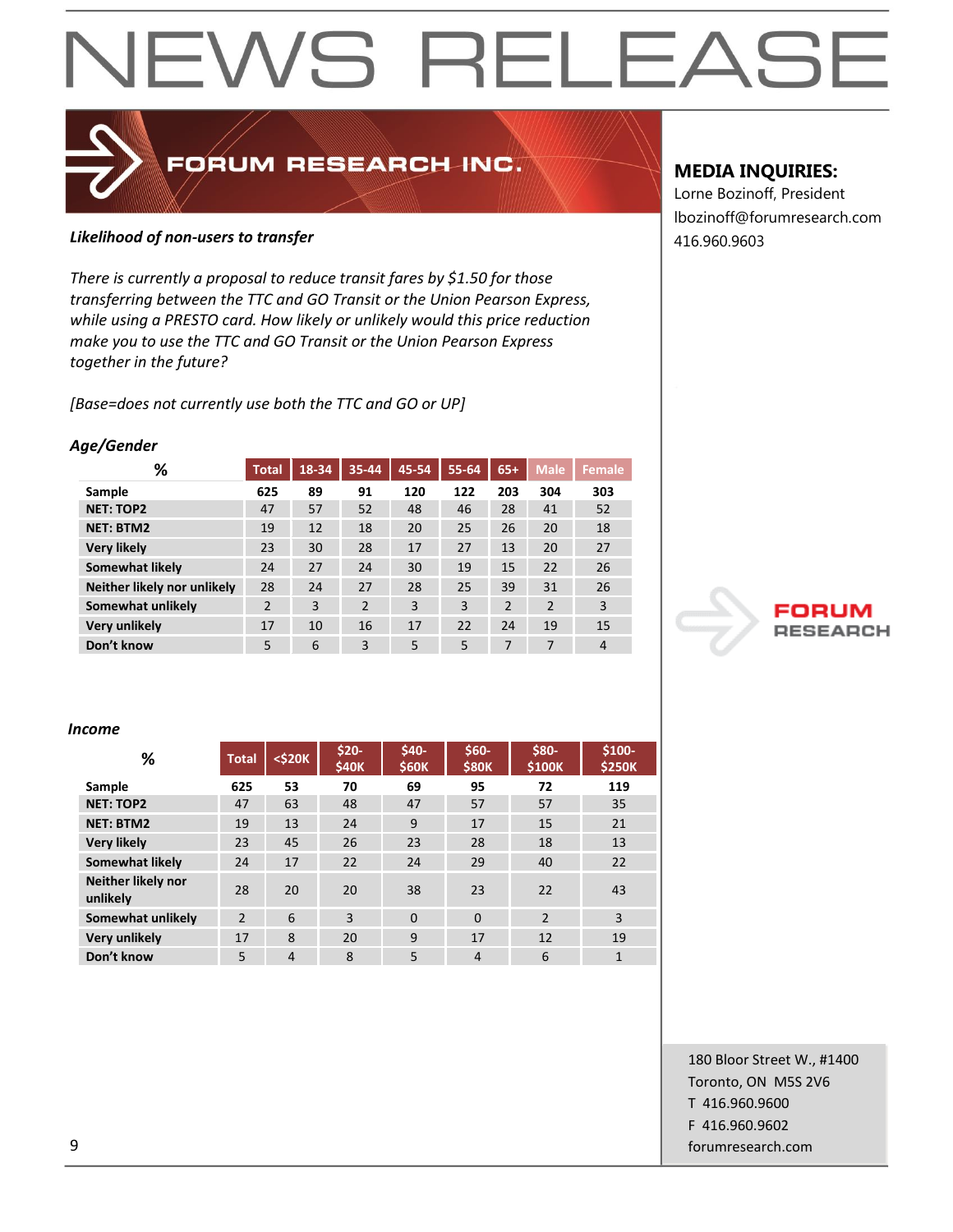# EWS RELEAS  $\overline{\phantom{a}}$

### **FORUM RESEARCH INC.**

#### **% Total Secondary school or less Some college or university Completed college or university Post graduate degree Sample 625 77 141 247 160 NET: TOP2** 47 45 53 46 44 **NET: BTM2** 19 22 16 21 18 **Very likely** 23 30 26 23 19 **Somewhat likely** 24 24 14 26 23 26<br>**likely** 24 24 26 **Neither likely nor unlikely** 28 23 26 30 29<br>**nor unlikely** 28 23 26 30 29 **Somewhat unlikely** 2 2 0 2 4<br>**unlikely** 2 2 0 2 4 **Very unlikely** 17 20 16 19 19 14 **Don't know** 5 10 6 2 8

#### **MEDIA INQUIRIES:**

Lorne Bozinoff, President lbozinoff@forumresearch.com 416.960.9603 *Education*

#### *Region*

| %                                     | <b>Total</b>   | <b>Former City</b><br>of Toronto | East<br>York   | <b>North</b><br><b>York</b> | <b>Etobicoke</b> | <b>York</b>  | <b>Scarborough</b> |
|---------------------------------------|----------------|----------------------------------|----------------|-----------------------------|------------------|--------------|--------------------|
| Sample                                | 625            | 225                              | 51             | 111                         | 87               | 31           | 120                |
| <b>NET: TOP2</b>                      | 47             | 42                               | 44             | 39                          | 53               | 59           | 56                 |
| <b>NET: BTM2</b>                      | 19             | 12                               | 24             | 26                          | 20               | 15           | 19                 |
| <b>Very likely</b>                    | 23             | 19                               | 23             | 21                          | 27               | 23           | 30                 |
| Somewhat<br>likely                    | 24             | 23                               | 21             | 18                          | 26               | 37           | 26                 |
| <b>Neither likely</b><br>nor unlikely | 28             | 43                               | 30             | 24                          | 25               | 26           | 20                 |
| Somewhat<br>unlikely                  | $\overline{2}$ | $\mathbf{1}$                     | 6              | 3                           | $\overline{4}$   | $\mathbf{0}$ | $\overline{2}$     |
| <b>Very unlikely</b>                  | 17             | 11                               | 18             | 23                          | 17               | 15           | 17                 |
| Don't know                            | 5              | $\overline{4}$                   | $\overline{2}$ | 11                          | $\overline{2}$   | $\mathbf 0$  | 5                  |



180 Bloor Street W., #1400 Toronto, ON M5S 2V6 T 416.960.9600 F 416.960.9602 10 forumresearch.com